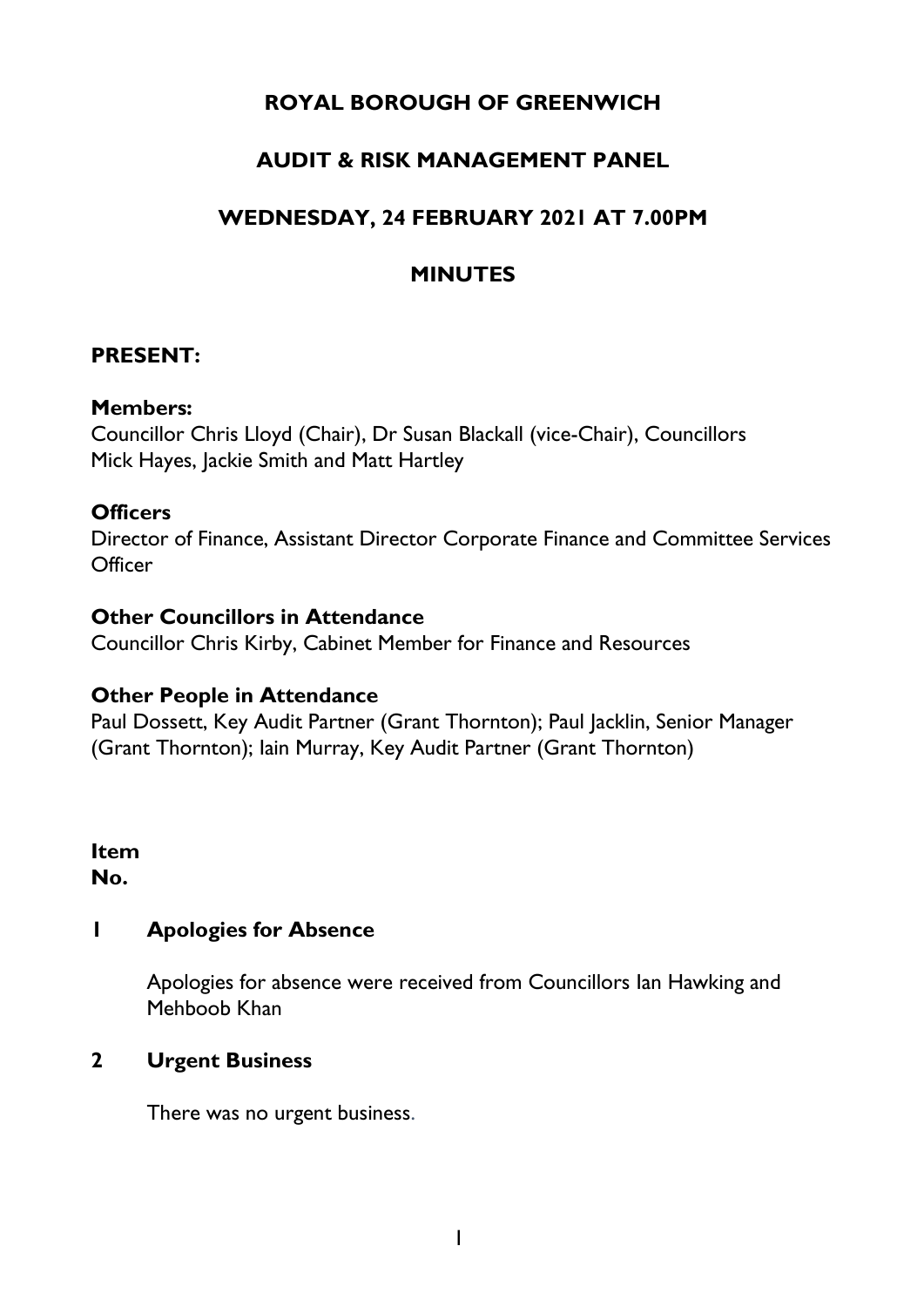# **3 Declarations of Interest**

## **Resolved –**

That the list of Councillors' memberships as Council appointed representatives on outside bodies, joint committees and school governing bodies be noted.

### **4 Minutes**

#### **Resolved -**

That the minutes of the meeting of the Audit and Risk Management Panel held on 24 November 2020 be agreed and signed as a true and accurate record.

## **5 Auditor Progress Report / Update – February 2021**

Paul Dossett, Key Audit Partner (Grant Thornton) informed the Panel that his five year term as Engagement Lead with the Royal Borough of Greenwich was coming to an end. Paul Dossett thanked Councillors and Officers for their support during his term. The Panel was introduced to his replacement, lain Murray.

The report was presented by Paul Jacklin, Senior Manager (Grant Thornton). He drew Members' attention to the change in scope of the Value for Money work, on page 8 of their report at Appendix A.

In response to a question from the Panel the Senior Manager (Grant Thornton) confirmed that the planning and interim work was on schedule for March.

### **Resolved –**

- 1. That the report from Grant Thornton on the progress in delivering their responsibilities as the council's external auditors be noted
- 2. That the consultation on amendments to the Accounts and Audit Regulations 2015 following the Redmond review be noted.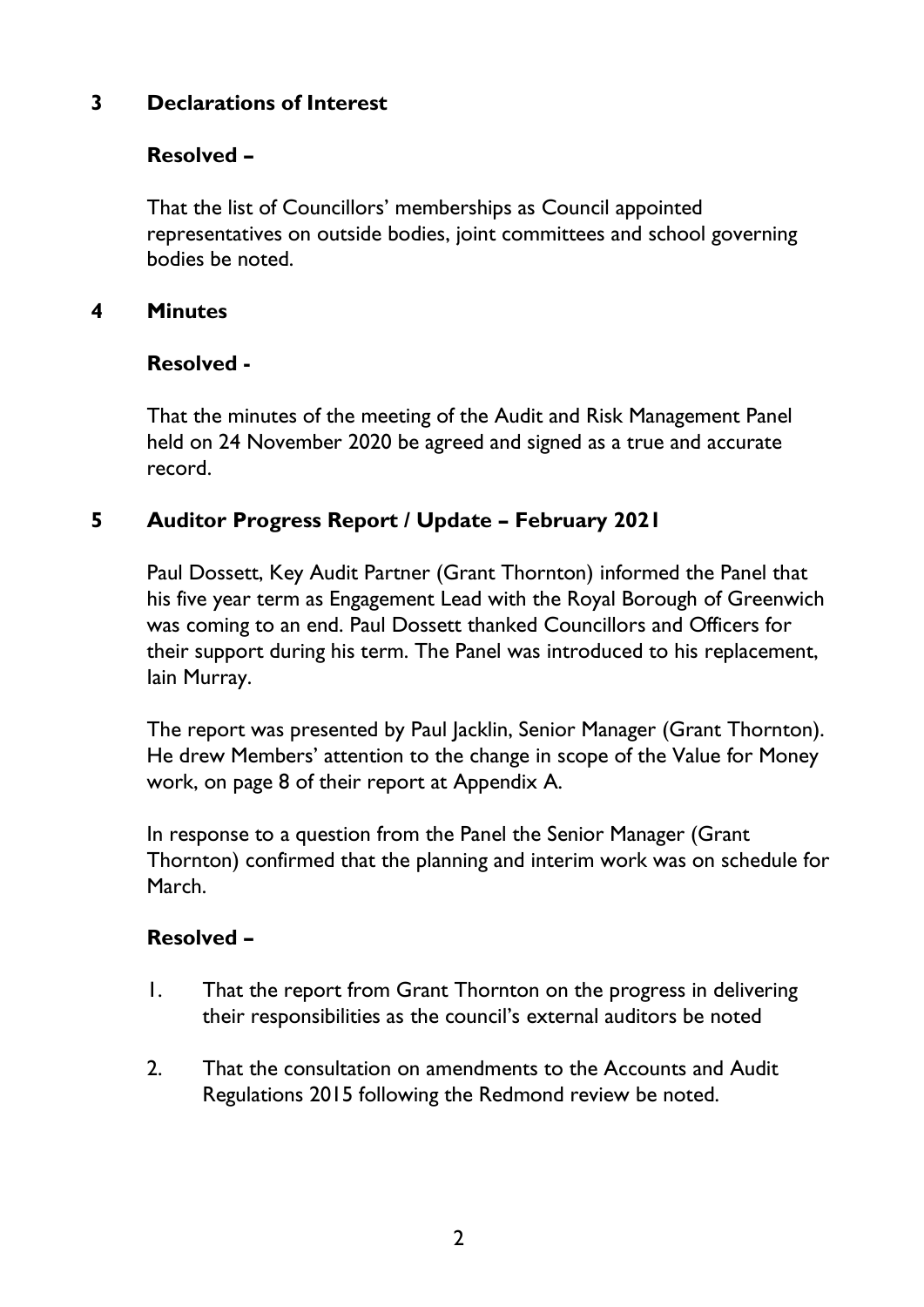## **6 Annual Audit Letter**

The report was presented by Paul Jacklin, Senior Manager (Grant Thornton).

In response to questions from the Panel, Paul Dossett, the Key Audit Partner (Grant Thornton) replied that the third lockdown did not affect their recommendations given in November but it was recognised that there was a degree of risk going forward. He commented that Greenwich had to see what was said in the budget and spending review. He noted the Council's prudent approach put the Council in a good position. He indicated that the Royal Borough of Greenwich's overall delegation arrangements were not unique and there was nothing that stood out as a concern.

### **Resolved –**

- 1. That the 2019/20 Annual Audit Letter be noted.
- 2. That it be noted that the 2019/20 Annual Audit Letter is scheduled to be considered at the meeting of Council on 25<sup>th</sup> February 2021.

### **7 Treasury Management and Capital Strategy 2021/22**

The report was introduced by the Cabinet Member for Finance and Resources.

In response to questions from the Panel about the Digital Strategy, the Cabinet Member for Finance and Resources noted that work had begun on the Digital Strategy before the pandemic. He indicated that there was still scope for Councillors and staff to shape it, it was not set in stone. The Director of Finance added that an aspect of the Digital Strategy was about building the capacity to make changes. Cultural changes took time to embed. There were a couple of digital initiatives within the medium term financial strategy, which showed that the project was proceeding.

In response to questions from the Panel about rebuilding reserves, the Director of Finance highlighted that the Auditors had indicated that Greenwich had an average level of reserves when compared with other authorities. He was confident that they did have adequate levels of reserves at present. He explained that they had developed a three-tier approach, the first was the medium term financial strategy, the other two looking at structural and corporate changes. One of the key areas was the corporate strategic asset review. Capital reserves were different to revenue reserves and in making decisions they had to take a whole system approach and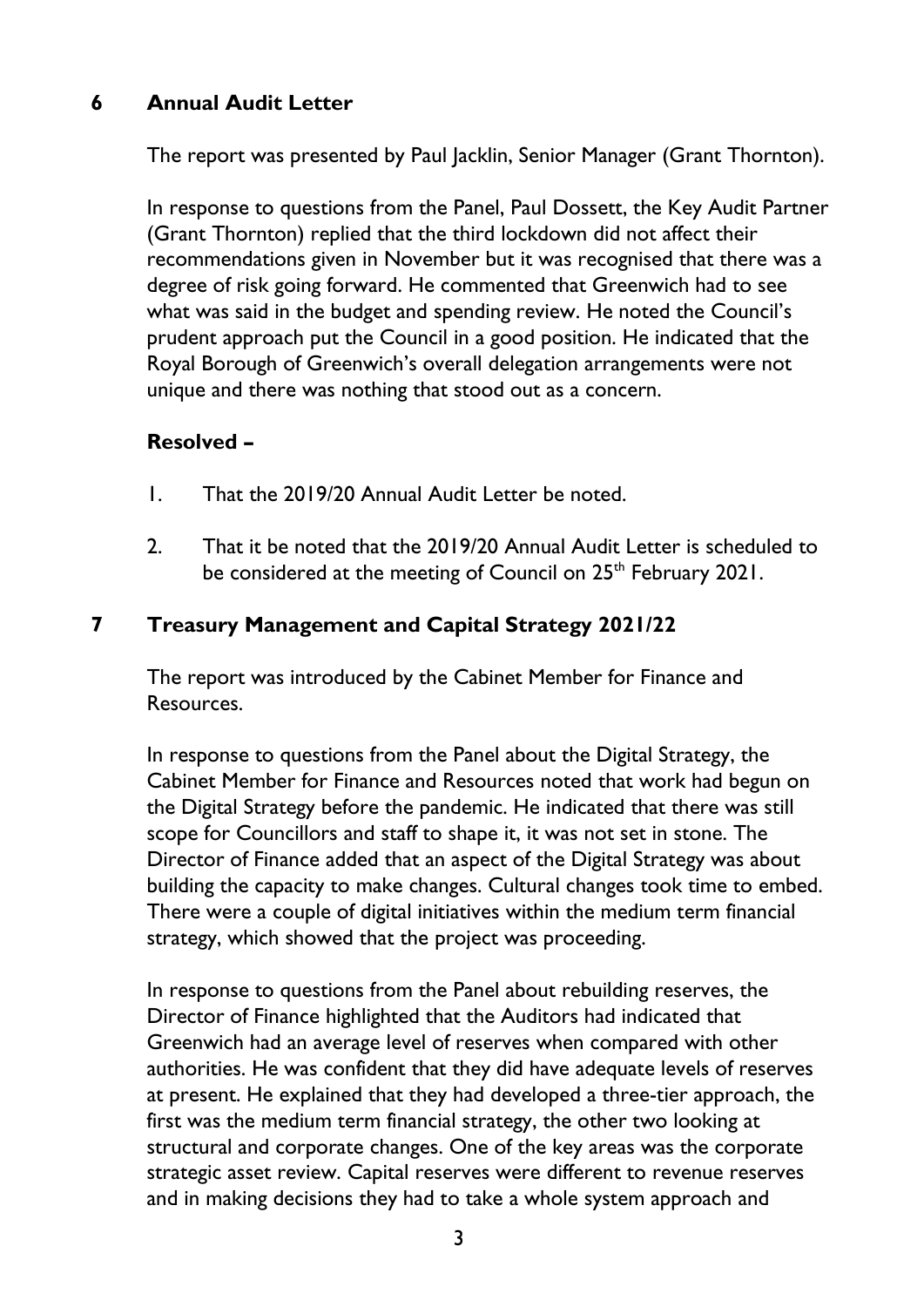consider the entire effect to the Council's finances. The Cabinet Member for Finance and Resources noted there was pressure on reserves, but they had always taken decisions early and had been prudent. There was a lot of ongoing discussions about how they were to use their assets going forward.

In response to questions from the Panel about internal borrowing while interest rates were low, the Director of Finance advised that the ability to borrow internally was governed by their available balances. The Council needed to understand its borrowing requirements not just for the present and next year but what they might potentially be over the next five to ten years. The matter was being reviewed, and he stated that the Audit and Risk Management Panel would see that review, probably in conjunction with the Treasury Management report.

In response to questions from the Panel about flexible use of capital receipts, the Director of Finance replied that it was not possible to quantify the savings at the moment for the years going forward as they had to see what came out of the Corporate Asset Review but there was a very high level of confidence that there would be significant savings. The result of the Continuous Improvement Programme would not necessarily generate savings in itself but Legal Services were a contributor and enabler to services who were making changes to make savings.

Paul Dossett, the Key Audit Partner (Grant Thornton) added that there had been broad in principle discussions with Officers about the flexible use of capital receipts to generate savings and Officers were fully aware of what was required in terms of generating savings. He commented on other authorities who had not approached it in the right manner.

### **Resolved -**

- 1. That the Treasury Management Strategy for 2021/22 as set out in appendix A of the report be referred to Council.
- 2. That the inclusion of the capital bid projects, set out in appendix B of the report, within the Capital Programme from 1 April 2021; and where applicable, the associated revenue savings, be noted.
- 3. That the disposal revocation in respect of one asset as detailed in 5.4 of the report be noted
- 4. That the proposals developed under the Flexible Use of Capital Receipt policy, and set out in appendix C, for approval by Full Council be noted